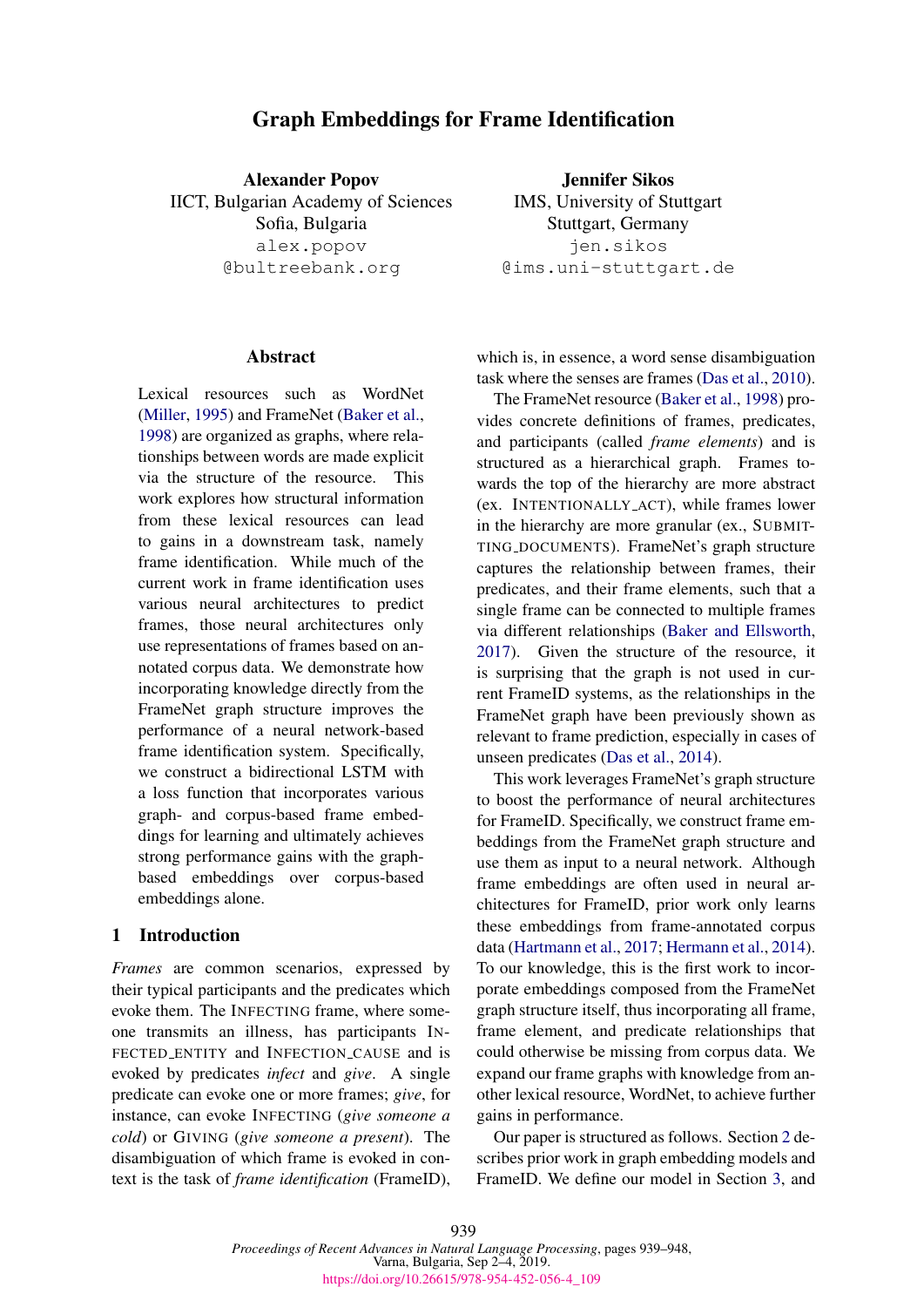Section [4](#page-1-2) focuses on the FrameNet and WordNet graphs, while Sections [5](#page-3-0) and [6](#page-4-0) explain how we use the FrameNet knowledge base to build graph embeddings. Section [7](#page-4-1) outlines our experiments, and Section [8](#page-5-0) gives results and further analysis of the model performance.

# <span id="page-1-0"></span>2 Background

### 2.1 Graph Embeddings

Graph algorithms, especially random walk algorithms, have been applied to prediction tasks such as word sense disambiguation [\(Agirre et al.,](#page-8-7) [2014\)](#page-8-7), measuring semantic similarity and relatedness between words [\(Agirre et al.,](#page-8-8) [2010\)](#page-8-8), and entity linking [\(Guo et al.,](#page-8-9) [2011\)](#page-8-9). These algorithms traverse over the relations and nodes in a large knowledge base such as WordNet [\(Miller,](#page-8-0) [1995\)](#page-8-0) or taxonomies built from Wikipedia links [\(Cucerzan,](#page-8-10) [2007\)](#page-8-10) to uncover relationships between the nodes in the knowledge base. However, the effectiveness of shallow neural networks in learning word similarity, as shown by the popular Word2Vec and GloVe models [\(Mikolov et al.,](#page-8-11) [2013;](#page-8-11) [Pennington et al.,](#page-9-0) [2014\)](#page-9-0), rapidly replaced traditional graph-based methods for word similarity and prediction tasks. Word representations learned in these models, called *embeddings*, provide the latent features of a word in context as low-dimensional vectors. Recent work has sought to incorporate the best of graph algorithms and embeddings by learning representations for words over a neural network while using the structural information found in knowledge bases [\(Goikoetxea](#page-8-12) [et al.,](#page-8-12) [2015;](#page-8-12) [Faruqui et al.,](#page-8-13) [2015\)](#page-8-13).

Our method for constructing graph embeddings follows the work of [Goikoetxea et al.](#page-8-12) [\(2015\)](#page-8-12) who use random walks to build a synthetic corpus based on entries in WordNet. In this corpus, a word's contexts are the other words in the knowledge base that it is related to. They use the corpus to generate embeddings for words with CBOW and Skipgram models.

### 2.2 Neural Architectures for Frame Identification

The first work to use embeddings for FrameID used the WSABIE algorithm to project frames and predicate contexts into the same shared space [\(Hermann et al.,](#page-8-6) [2014\)](#page-8-6). The authors then apply a pairwise loss to minimize the distance between the frames and their predicate instances.

Subsequent FrameID models followed, including a system that constructed frame embeddings using the Word2Vec model [\(Botschen et al.,](#page-8-14) [2017\)](#page-8-14). More recent state-of-the-art models use contextualized embeddings of frames in the BERT frame-work (Sikos and Padó, [2019\)](#page-9-1) or joint models with semantic dependencies and frames [\(Peng et al.,](#page-9-2) [2018\)](#page-9-2). All of these prior neural architectures construct frame embeddings directly from annotated corpora, meaning the frame embeddings that are used to make predictions in the model are limited to frames that are seen in the corpora.

## <span id="page-1-1"></span>3 Frame Identification Model

This section describes the overall architecture of our FrameID model. We adopt a bidirectional recurrent neural network (Bi-LSTM) that accepts as input different embeddings that represent frames and predicates. This allows us to measure the effectiveness of the pre-trained embeddings (corpusbased, graph-based and combined) for an applesto-apples comparison within the same setting. The components of our neural network include:

- an input embedding layer; the network can allow two embedding inputs per word – the embeddings from separate sources (corpus/graph-based) are concatenated;
- bidirectional recurrent layers; the forward and backward states are concatenated;
- an output vector with the same dimensionality as the frame embeddings;
- an objective function that compares the final output and the gold frame embeddings; at those steps that do not introduce frameevoking predicates the network attempts to reconstruct the embedding for the input word itself, so that "infect" should result in the embedding of INFECTING, but "the" should just be reconstructed to the embedding of "the".

At evaluation time, output vectors are compared via cosine similarity to the frame embeddings, where the label for the closest frame is selected as the model's prediction. Figure [1](#page-2-0) shows the architecture of the network.

# <span id="page-1-2"></span>4 FrameNet as a Graph

As described above in Section [1,](#page-0-0) FrameNet has a structure which connects frames via different semantic relations. Relations in the knowledge base include *Inheritance*, an *is-a* relation akin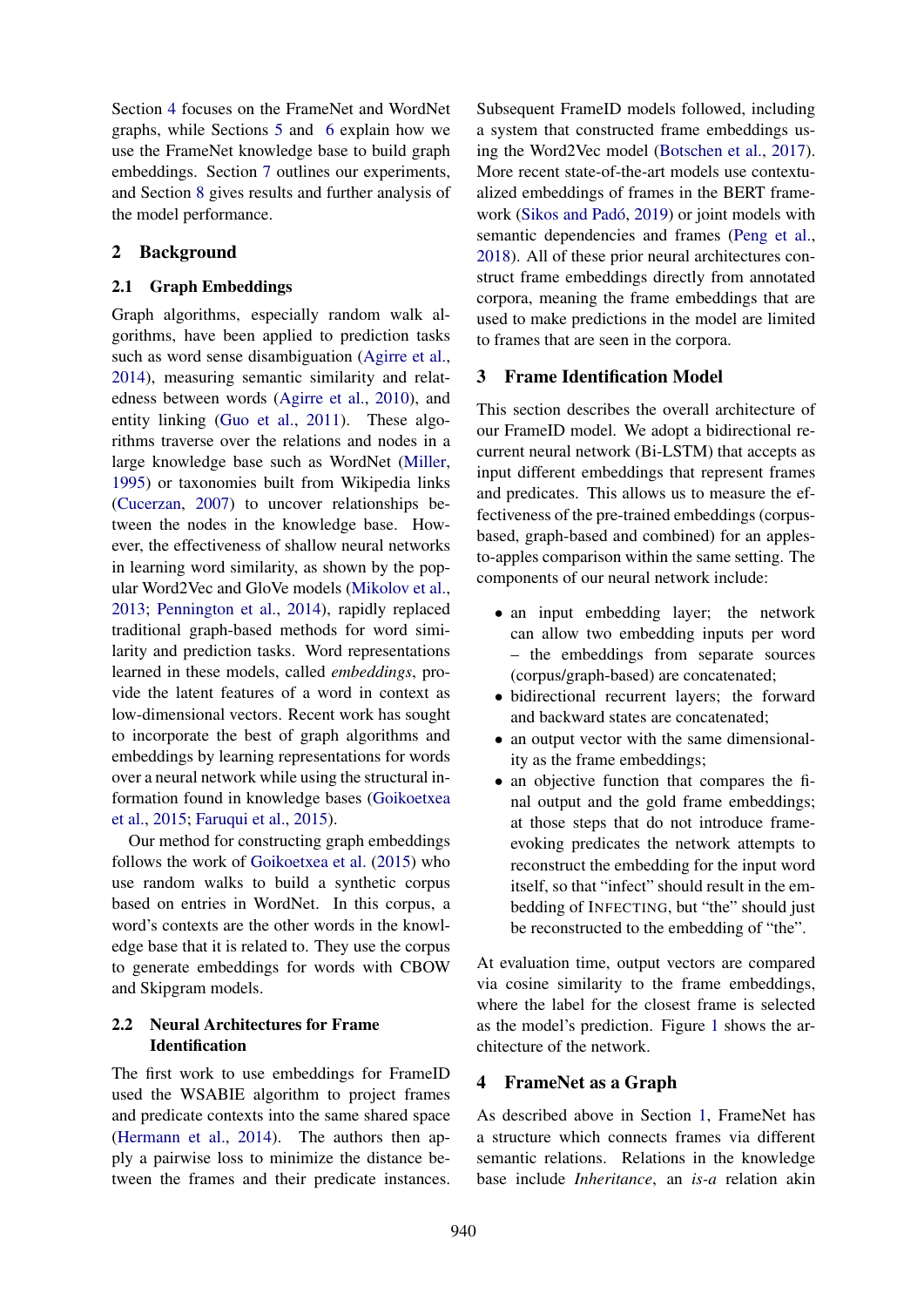<span id="page-2-0"></span>

Figure 1: Bi-LSTM for FrameID. The diagram shows a model with one embedding layer, but combining with an additional embedding source is done trivially via concatenation. The embeddings used for the input and the gold frames can either come from the same or a different vector space. The size of the word/frame embeddings is  $n$ ;  $k$  is the number of hidden layers.

to hypernymy in WordNet (e.g., REVENGE inherits from REWARDS AND PUNISHMENTS), *Using*, which connects a concrete frame to a related, but more abstract frame (e.g. SPEED uses the MOTION frame), and *Subframe*, where the parent frame is a more complex event that subsumes the child frame(s) (e.g. CRIMINAL PROCESS subsumes ARREST). See [Ruppenhofer et al.](#page-9-3) [\(2006\)](#page-9-3) for a more detailed description of all possible relation types.

This network of relations is used as the basis of our graph. We construct a graph where each frame is a node, and we build edges between frames according to the available relational information in FrameNet. Frame elements (FEs) are also nodes that are connected to their frames. Some FE nodes, such as AGENT, are widely connected in the graph since they are linked to a diverse set of frames. In order to have a single FE node be distinctive to a single frame, the FE nodes are given unique identifiers. For the unique identifier, the frame name is prepended to the name of the FE together with a colon separator, such as HIRING::EMPLOYEE. However, these unique FE nodes are further con-

nected to their abstract counterparts with an *is-a* relation (REVENGE::AVENGER *is-a* AVENGER), which preserves the connectedness of the FE in FrameNet and also provides some connectivity between frames that share the same FE.

#### 4.1 Extending the FrameNet graph

We empirically find that, on its own, the graph described above does not form a dense enough graph structure. This is due to the fact that few frames can be connected through short paths since some frames contain little to no relations to others and FrameNet FEs are often very specific to particular types of scenarios.

To overcome this limitation, we mapped FrameNet to the WordNet lexical resource. Word-Net groups synonymous words of the same partof-speech category into concept clusters called *synsets* and provides lexical relations between word senses and the relations between synsets. Its dense semantic network provides a rich representation of the ecology of lexical meaning, especially when associated resources are brought into play. This allows for connecting concepts that might not be linked via lexico-semantic relations but nevertheless are mutually dependent due to contextual co-occurrence.

Mapping FrameNet predicates with the Predicate Matrix The mapping process is done in two steps. First, the verbal predicates in FrameNet are connected to their corresponding synsets in WordNet. Since one word can be mapped to several senses in WordNet, this mapping is far from straightforward. We map FrameNet predicates and WordNet synsets through an auxiliary resource called the Predicate Matrix [\(De La](#page-8-15)[calle et al.,](#page-8-15) [2014\)](#page-8-15), which aimed to automatically extend the predicate mappings from Sem-Link [\(Palmer,](#page-8-16) [2009\)](#page-8-16). Within the Predicate Matrix, predicates from a FrameNet frame are linked to concept nodes, which are also connected to a corresponding WordNet synset. Via these synsets, we now have access to WordNet's semantic network, where words are interconnected through lexicosemantic relations such as hypernymy, antonymy, meronymy, as well as through other relations expressing relatedness.

Lexical fillers for FrameNet FEs via Wikipedia and BabelNet The second step in the mapping process is the automatic expansion of FrameNet by extracting typical fillers for FrameNet FEs.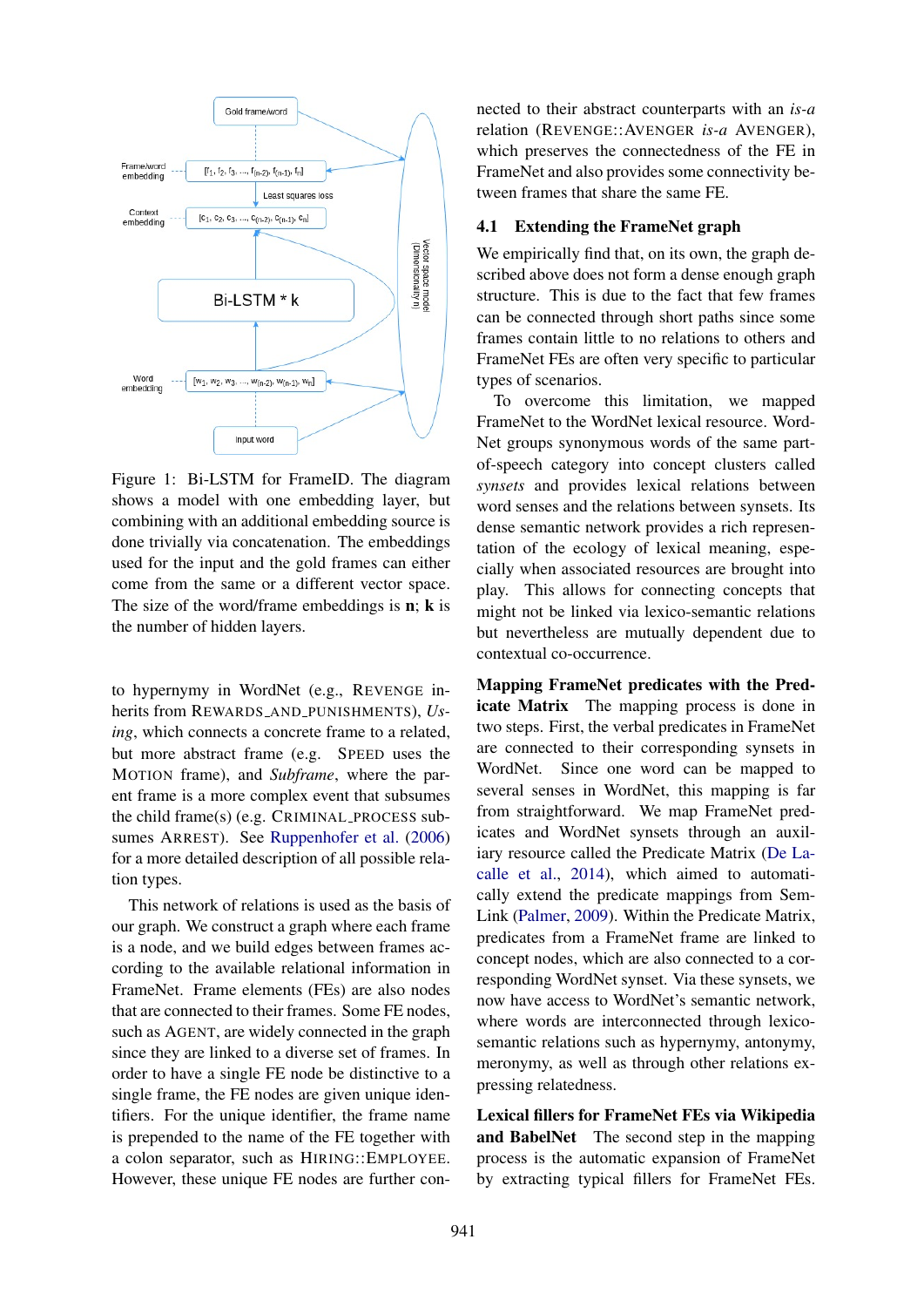For instance, SELLER is strongly linked to lexical items such as *cashier* or *salesman*, both available in WordNet. While the Predicate Matrix aligns the predicates in FrameNet to WordNet synsets, we additionally align these candidate fillers from WordNet to the FEs they instantiate in FrameNet. Aligning FrameNet's FEs with WordNet is made possible by an automatically created extension of FrameNet [\(Bryl et al.,](#page-8-17) [2012\)](#page-8-17). The method used by the authors relies on a machine learning model linking nominal lexical fillers for the FEs in the authors' FrameNet reference corpus to Wikipedia pages. The BabelNet resource [\(Navigli](#page-8-18) [and Ponzetto,](#page-8-18) [2010\)](#page-8-18) provides mappings between Wikipedia pages and the corresponding WordNet synsets, which are mapped to the frame-FE tuples. Because the process is automated, the correspondences are inevitably noisy. However, it provides a significant expansion of words are not directly given by the FrameNet lexicon but nevertheless intuitively related to the concepts in the frame; e.g., a *cashier* and *salesman* are implicitly related to the COMMERCE SELL frame. In this sense, this step incorporates more world knowledge into a frame's graph.

### <span id="page-3-0"></span>5 The FrameNet Graph as a Pseudo-Corpus

Once the nodes in FrameNet and WordNet are aligned, the resulting graph structure is leveraged to produce a large corpus of artificial sentences on which a vector space model can be trained. We follow the methodology of [Goikoetxea et al.](#page-8-12) [\(2015\)](#page-8-12) for the generation of a pseudo-corpus, where each line contains a sequence of node identifiers visited during one random walk of the algorithm as it moves along the graph. This is done with the UKB tool<sup>[1](#page-3-1)</sup> and its "ukb\_walkandprint" functionality. The *wemit prob* parameter is set to 0.5, which means that in half the cases it emits a dictionary key associated with the node ID generated along the random walk, i.e., half the "words" in the artificial sentences are either predicates or frames corresponding to synsets, as established in the mapping process.

The UKB tool uses a particular dictionary format for the creation of pseudo-corpora. Each line is constructed as follows: a key, often a predicate, begins the entry, followed by its associated Word-Net synsets. The result looks like the following:

#### *employment 13968092-n:9 00584367-n:9 01217859-n:6 00947128-n:1*

where the synset number is given along with a letter after the synset ("-n"), which signifies the POS category and the number (":9") is the number of instances of this specific sense found in a reference corpus. The *ukb walkandprint* functionality requires this dictionary for the emission of lexical items from the visited nodes along the random walks. In the case when *wemit prob* is set to a non-zero value, the tool will pick, with probability *wemit prob*, one dictionary key associated with the current WordNet synset. The dictionary provides information on what items belong to which synset. If the *dict weight* parameters are provided, the tool will also take into consideration the count-based weights for each predicate-synset pairing and emit a predicate according to the available probability distribution.

Incorporating FrameNet frames into the UKB dictionary Because the graph now includes frames and FE relations, which are outside of the WordNet lexicon, those need to be included in the dictionary as well. Therefore, we add the frame IDs to the dictionary. This is done in two ways; first, the frames are added as keys corresponding to the synsets to which they have been mapped below, the frame RENTING is mapped:

#### *Renting 02208537-v:1 02460619-v:1 02208903 v:2*

Second, frames are added as values of lexical items that evoke them, as per the information encoded in the FrameNet database. For instance, the predicate *hire.v* is evoked by the RENTING frame:

# *hire.v Renting:0 02208537-v:0 02460619-v:1 02409412-v:33 Hiring:34*[2](#page-3-2)

A frame ID can be emitted whenever a connected synset node is visited during a random walk, or if a frame node is visited, it might emit a lexical item connected to the frame as a key in the dictionary. Thus the pseudo-corpus includes both references to specific frames and frame-evoking expressions whose use is contextualized with respect to particular frames. The weights for the frames in the dictionary are calculated by summing up the weights

<span id="page-3-1"></span><sup>1</sup><http://ixa2.si.ehu.es/ukb/>

<span id="page-3-2"></span> $2$ Note that because we are interested in obtaining representations for lexical units (i.e. *lemma.pos* items), the dictionary is modified to include morphological information per each key.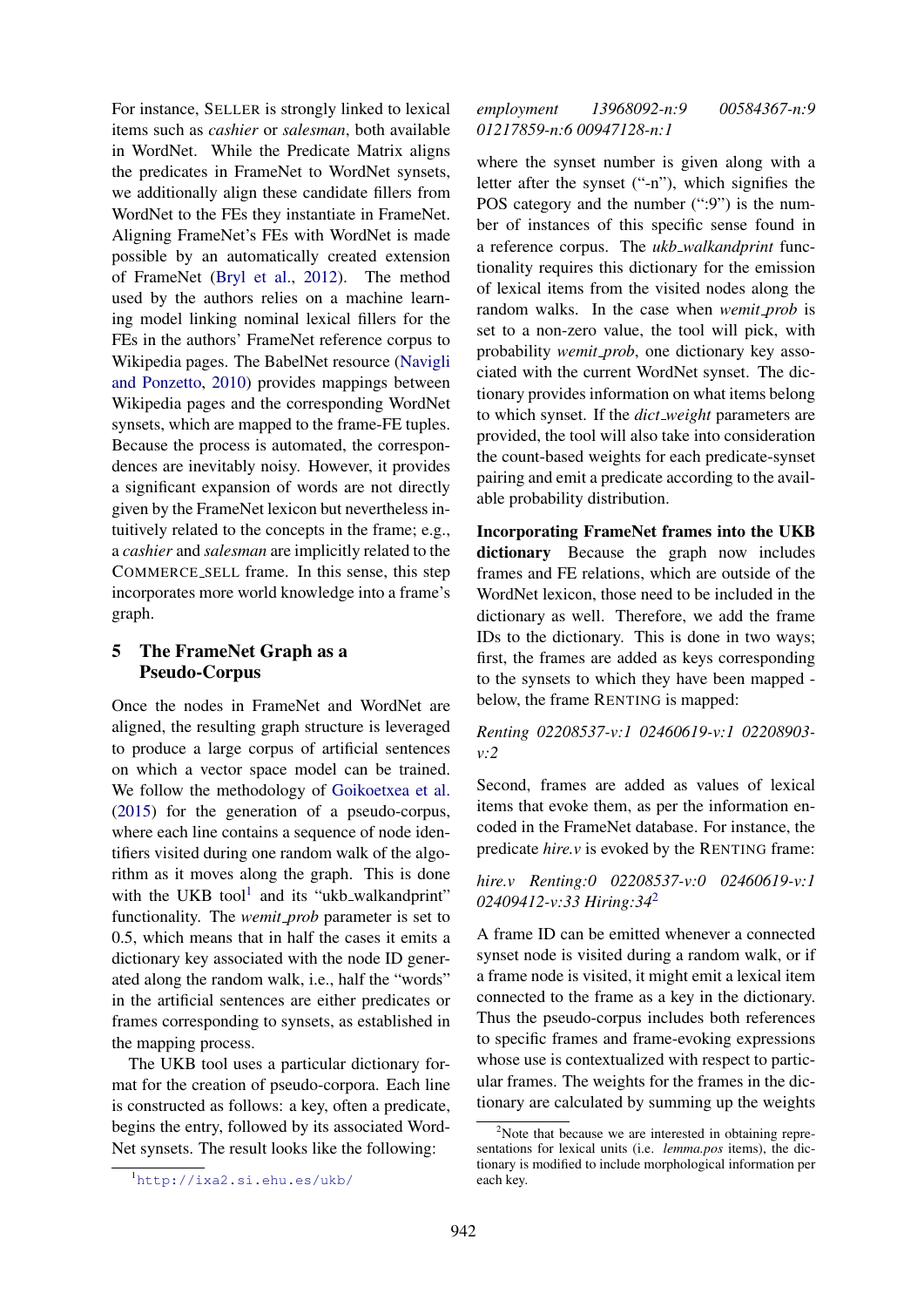for the lemma-synset pairs mapped to the framesas-values.

Augmenting the Graph with Wikipedia With the graph and dictionary in place, *ukb walkandprint* is used to generate 200 million random walks. This pseudo-corpus is then concatenated to a lemmatized and POS-tagged Wikipedia dump (where each word is transformed to a *lemma.pos* lexical item), so that the embeddings can be trained on natural language text in addition to the graph-generated artificial sentences. This is a naive method to combine graph and text information, in that the model is never trained on both kinds of information in one and the same sentence, but it nevertheless allows it to encode real-text syntagmatic information within the lexical space projected from the graph structure. The Wikipedia data is approximately the same size as the pseudo-corpus.

### <span id="page-4-0"></span>6 Frame Embeddings

Graph embeddings of frames We now have a pseudo-corpus composed from the FrameNet/WordNet graph structure, as described in Section [5.](#page-3-0) These graph representations are constructed for all the frames in the FrameNet lexicon. We use the popular Word2Vec tool $3$  to generate embeddings from the pseudo-corpus. This model uses negative sampling to learn word representations, and we apply the Skipgram variant of the model where a single word is used to predict its neighboring terms in the immediate context. This produces a large inventory of graph embeddings for frames in FrameNet and lexical items, all located in the same space.

Corpus embeddings of frames To compare the graph embeddings with frame embeddings learned from a corpus, we took the freely available embeddings from [Sikos and Pado´](#page-9-4) [\(2018\)](#page-9-4), in which the authors generated frame embeddings using the Word2Vec tool. Specifically, the authors took lemmatized sentences from the FrameNet annotated data and replaced each predicate (e.g., say.v) with the frame it evokes:

| FrameNet sentence      | Officials say.v he left    |
|------------------------|----------------------------|
| Frame evoked           | <b>STATEMENT</b>           |
| <b>Embedding Input</b> | official STATEMENT he left |

<span id="page-4-2"></span><sup>3</sup>[https://code.google.com/archive/p/](https://code.google.com/archive/p/word2vec/) [word2vec/](https://code.google.com/archive/p/word2vec/)

This resulted in sentences of frames in context, so the example input above would not only produce an embedding for the frame STATEMENT, but also embeddings for the context words such as *official*. In addition to training embeddings on this frame corpus, the authors also provide embeddings based on the original FrameNet annotated corpus. This is important in our case, as we can use the embeddings trained on the original corpus at the input step and the embeddings trained on the frames corpus at the output.

## <span id="page-4-1"></span>7 Experiments

### 7.1 Model Setup

The inputs to our model are frame and lexical unit embeddings with 300 dimensions, and the Bi-LSTM has 1 recurrent layer. Each LSTM cell is of size 200, with 0.2 dropout applied to all its sublayers during training. We use the Adam optimizer with a least squares loss function. The training sentences are presented in batches of 128.

The graph that we use for generating the training data for the embedding models consists of 129,101 nodes and 1,146,508 edges. The nodes correspond predominantly to WordNet synsets, with the rest being frame and FE IDs. The synset and FE IDs can be part of the pseudo-corpus or can be omitted from it, depending on the parametrization of the *ukb walkandprint* command. Depending on this choice, the embeddings will either contain representations of synsets and FEs, or will not, since they are not present as keys in the UKB dictionary.

The graph embeddings were produced by the Word2Vec tool in the Skipgram variant, which has many hyperparameters that can be tuned. We use the following hyperparameters to generate the graph embeddings: size=300; window=15; sample=1e-7; negative=5; iter=7.

## 7.2 Datasets

We use the annotated data from the FrameNet v1.5 full text annotations to train our models. Sentences are drawn from the balanced BNC corpus<sup>[4](#page-4-3)</sup>, and overall there are over 11k frame-evoking predicates with their frames manually annotated. Standard training, development and test splits are defined by [Das et al.](#page-8-4) [\(2014\)](#page-8-4), where 39 documents are used in training with over 15k target predicates, 16

<span id="page-4-3"></span><sup>4</sup> http://www.natcorp.ox.ac.uk/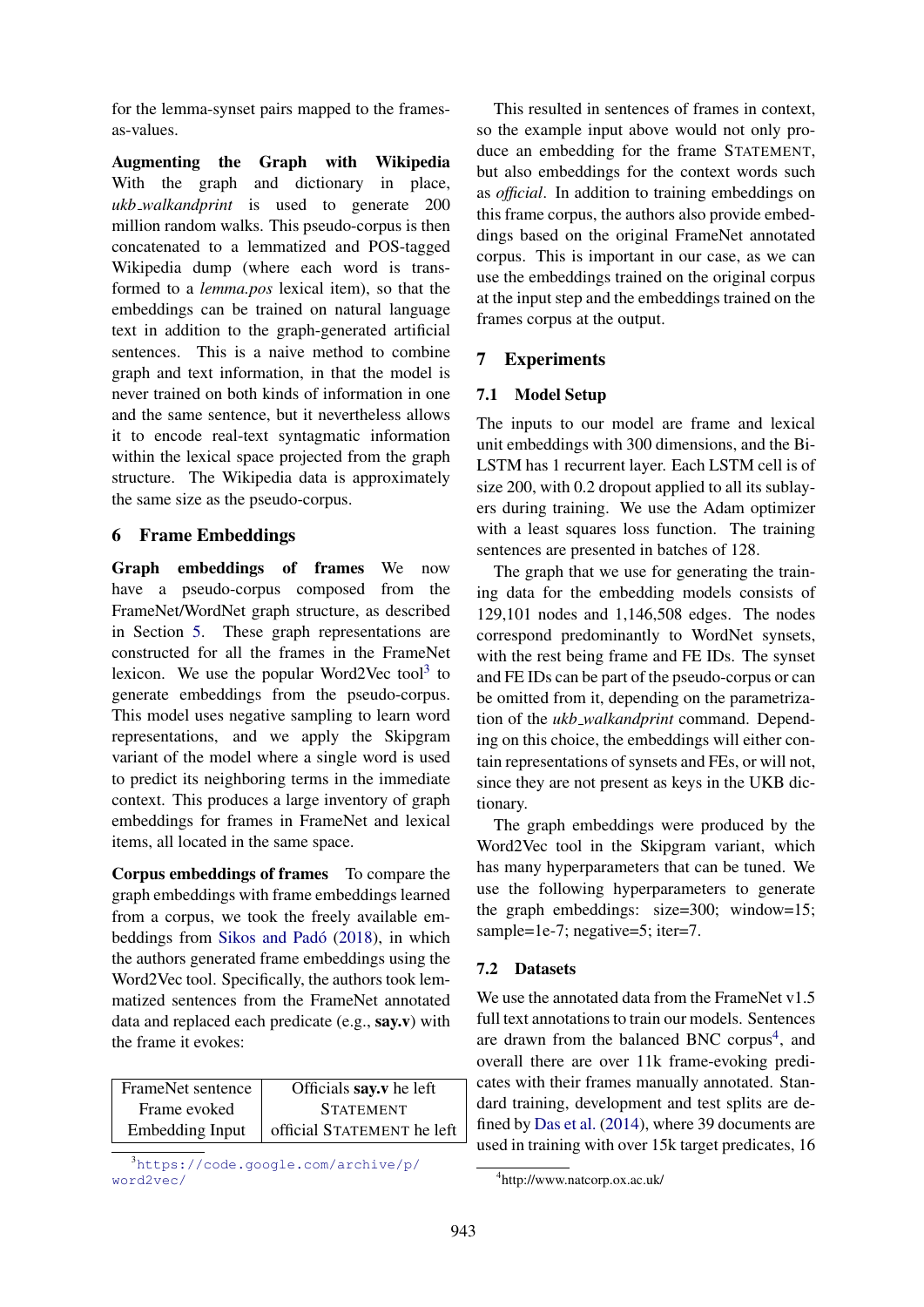<span id="page-5-1"></span>

| <b>Model</b>                                | <b>Full Lexicon</b> | <b>Ambiguous</b> | <b>No Lexicon</b> | <b>Unseen</b> |
|---------------------------------------------|---------------------|------------------|-------------------|---------------|
| Das et al. (2014)                           | 83.60               | 69.19            |                   | 23.08         |
| Hermann et al. (2014)                       | 88.41               | 73.10            |                   |               |
| Botschen et al. (2018)                      | 88.82               | 75.28            | 81.21             |               |
| I:GloVe $&$ O:FN corpus embeddings          | 84.76               | 67.41            | 63.94             | 12.36         |
| I&O:Graph embeddings (no FE & synsets)      | 83.27               | 64.39            | 46.29             | 9.96          |
| I&O:FN corpus embeddings                    | 85.89               | 69.93            | 67.82             | 11.25         |
| I&O:Graph embeddings                        | 86.06               | 70.29            | 73.71             | 19.93         |
| I&O:Graph embeddings + FN corpus embeddings | 87.03               | 72.48            | 77.15             | 30.44         |

Table 1: Evaluation of FrameID with different frame embeddings. The table provides results obtained with the same architecture, but with different input and output embedding models; *I* stands for *input embedding model* and *O* – for *output embedding model*; *+* means concatenation of vectors from two embedding models.

documents for development with over 4,500 target predicates, and 23 documents for testing with 4,458 target predicates.

#### 7.3 Evaluation Metrics

Standard FrameID systems are evaluated via several different metrics, and we evaluate our models on the most common types. "Full Lexicon" evaluation uses knowledge of the FrameNet lexicon, so that for each predicate we classify the most likely frame given the list of all possible frame candidates for that predicate. "Ambiguous" only runs evaluation on predicates that can evoke multiple frames, thus making the evaluation more challenging by removing predicates that can only evoke one frame. "No Lexicon" reports only results from the classifier, where all frames in the FrameNet database are considered possible candidates. Finally, "Unseen" is the most challenging, as it only evaluates predicates that were not seen in the training data and also does not incorporate knowledge from the lexicon.

### <span id="page-5-0"></span>8 Results

Results of our models are given in Table [1.](#page-5-1) The best performing model combines graph-based embeddings with corpus-based embeddings for frame prediction, where strong gains are seen over the basic model that uses corpus-based embeddings alone. "Unseen" results in particular show the largest performance gains, where the combined graph- and corpus-based embeddings allow the model to generalize over new predicates.

The model that uses the popular GloVe embeddings [\(Pennington et al.,](#page-9-0) [2014\)](#page-9-0) at the input step performs worse than the model that uses the FN corpus embeddings at input and output. This indicates that learning the mapping between predicates and frames is much easier if their corresponding representations are drawn from identical data. The graph-based embeddings are somewhat better than those based solely on the FrameNet annotated corpus; the difference is especially pronounced in the evaluations without the lexicon. However, the graph embedding model that does not incorporate WordNet synsets and FrameNet FEs seems to perform the worst, indicating that those resources provide a strong conceptual skeleton for situating the embeddings of frames and lexical items. What is clear from the results, then, is that both corpus-based and graph-based embeddings contribute to frame prediction and that a richer structure underlying the graph-based embeddings is crucial for improved accuracy.

Our model underperforms compared to other embedding frameworks from [Hermann et al.](#page-8-6) [\(2014\)](#page-8-6) and [Botschen et al.](#page-8-19) [\(2018\)](#page-8-19), which can be explained through an examination of the input representation methods used by the different models, as well as their disambiguation strategies. The model by [Hermann et al.](#page-8-6) [\(2014\)](#page-8-6) constructs an input representation that encodes the syntactic dependency relations found within the predicate context by concatenating the embeddings for the arguments and learning a mapping to a lowerdimensional space. In this way it is similar to our recurrent neural network, but instead of learning the syntactic information implicitly, it feeds it directly, which potentially gives it an advantage. In our experimental setup this could be remedied by training a syntactic dependency parser that shares hidden layer parameters with the FrameID mod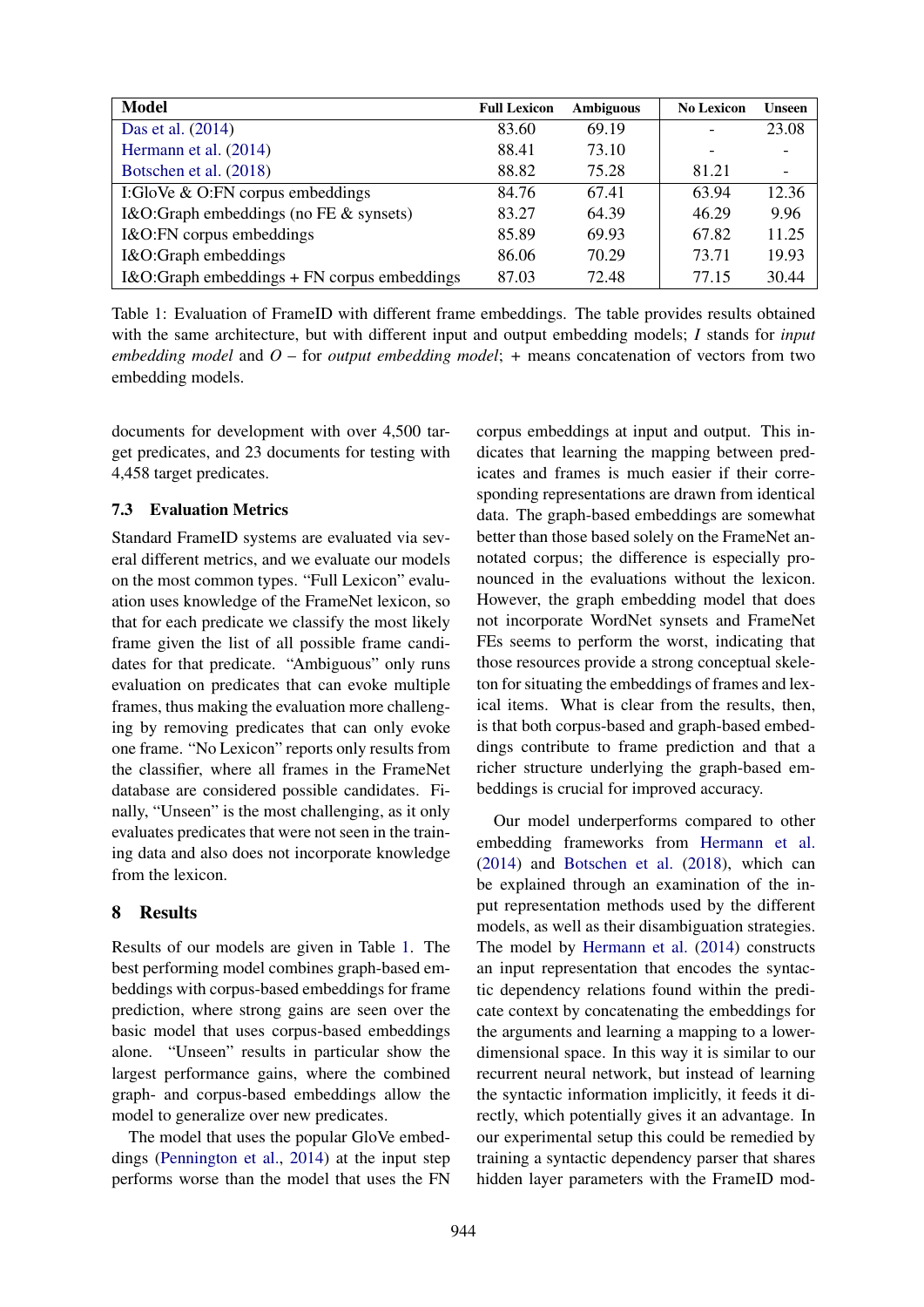ule. Since the FrameNet corpus is not annotated with such data, sequential transfer learning can be employed in order to train on two different signals at different stages [\(Ruder,](#page-9-5) [2019\)](#page-9-5).

The [Botschen et al.](#page-8-19) [\(2018\)](#page-8-19) model is most significantly different from ours in two respects: it uses multimodal embedding representations at the input (textual  $+$  visual), and it employs a softmax classifier at the output step, whereas we use MSE as a loss function. Prior work has shown that the first option is more powerful in the context of word sense disambiguation tasks [\(Popov,](#page-9-6) [2017\)](#page-9-6). The two classification approaches can be combined, however, in a multitask learning setting to boost accuracy with respect to both [\(Popov,](#page-9-7) [2019\)](#page-9-7). Since our main goal in this paper has been to demonstrate the benefits of embedding FrameNet concepts using a graph model, we leave the task of improving the accuracy of the framework for future work.

Nevertheless, our Bi-LSTM does perform well compared to the [Das et al.](#page-8-4) [\(2014\)](#page-8-4) system, and we get strong results in the "No Lexicon" condition, suggesting the model is able to successfully learn frame categories without any knowledge from the lexicon. The "Unseen" metric shows a complementarity between the graph- and corpus-based embeddings, which further suggests that the two sources of information encode very different lexical and world knowledge.

#### 8.1 Linguistic Analysis

We proceed with a qualitative comparison of frame performance to establish which frames have a boost in performance with graph or corpus-based knowledge. To discriminate the best performing frames within each model, we assign a ranking function for frame performance. We run this ranking function over each model to obtain a ranked list of its best performing frames.

Ranking combines the accuracy of each individual frame  $Acc(F_i)$  with an added weight for the frequency of the frame in the corpus  $Freq(F_i)$  to obtain an overall rank score  $Rank(F_i)$ .  $Acc(F_i)$ is defined as the number of correctly predicted instances of the frame over the total number of instances.  $Freq(F_i)$  is the total number of frame instances over the total number of all frame instances in the test corpus. The  $Freq(F_i)$  weight ensures that frames with higher counts in the corpus are ranked higher than frames that have few in-

stances, so therefore a frame with a perfect score will receive a higher rank when there are 80 instances of that frame than a perfect score with only a single instance.

We define  $Rank(F_i)$  of a single frame as:

$$
Rank(F_i) = Acc(F_i) + Freq(F_i)
$$
 (1)

We then apply the ranking formula to all frames  $F$  in the test data and select the 20 highest ranked frames. The highest ranking frames for each model are given in Table [2](#page-7-0) and Table [3.](#page-7-0) Table [2](#page-7-0) gives frames that perform better with graph-based knowledge, including AWARENESS, TIME VECTOR, GOAL, and DEPARTING. Interestingly, AWARENESS and TIME VECTOR both have a large number of predicates, where AWARE-NESS has predicates *comprehend.v*, *know.v*, and *understand.v, and TIME\_VECTOR contains mostly* function words such as *after.prep*, *before.prep*, and *since.adv*. Both frames have frame elements that appear in multiple related frames, including EXPRESSOR and COGNIZER, which appear in AWARENESS and other frames relating to mental activity, and LANDMARK EVENT in the TIME VECTOR frame, which also appears in the closely related TEMPORAL COLLOCATION frame. This suggests that their graph structures are large but the knowledge in these frame graphs are tied to a specific domain.

Alternatively, Table [3](#page-7-0) shows frames that perform better in the corpus-based model, including ORIGIN, LEADERSHIP, and NATU-RAL FEATURES. Their predicates are mostly restricted to one sense – ORIGIN, for instance, has predicates *jamaican.n*, *canadian.n*, and *french.a*, while NATURAL FEATURES has predicates *mountain.n* and *continent.n*. However, their frame elements are more likely to appear across different domains. LOCALE is a frame element of the NAT-URAL FEATURES frame, and it appears in PO-LITICAL LOCALES which has many politicallyrelated predicates and politically-related frames, all relatively unrelated to the concept of NATU-RAL FEATURES. ENTITY is a frame element of the ORIGIN frame, and it appears in AGING and EVENTIVE AFFECTING frames – both are also only loosely related to the concept of an ORI-GIN. Frames that perform better under the corpusbased model, then, have frame elements and related frames that are more spread out and distantly connected in the graph, so it is perhaps not too sur-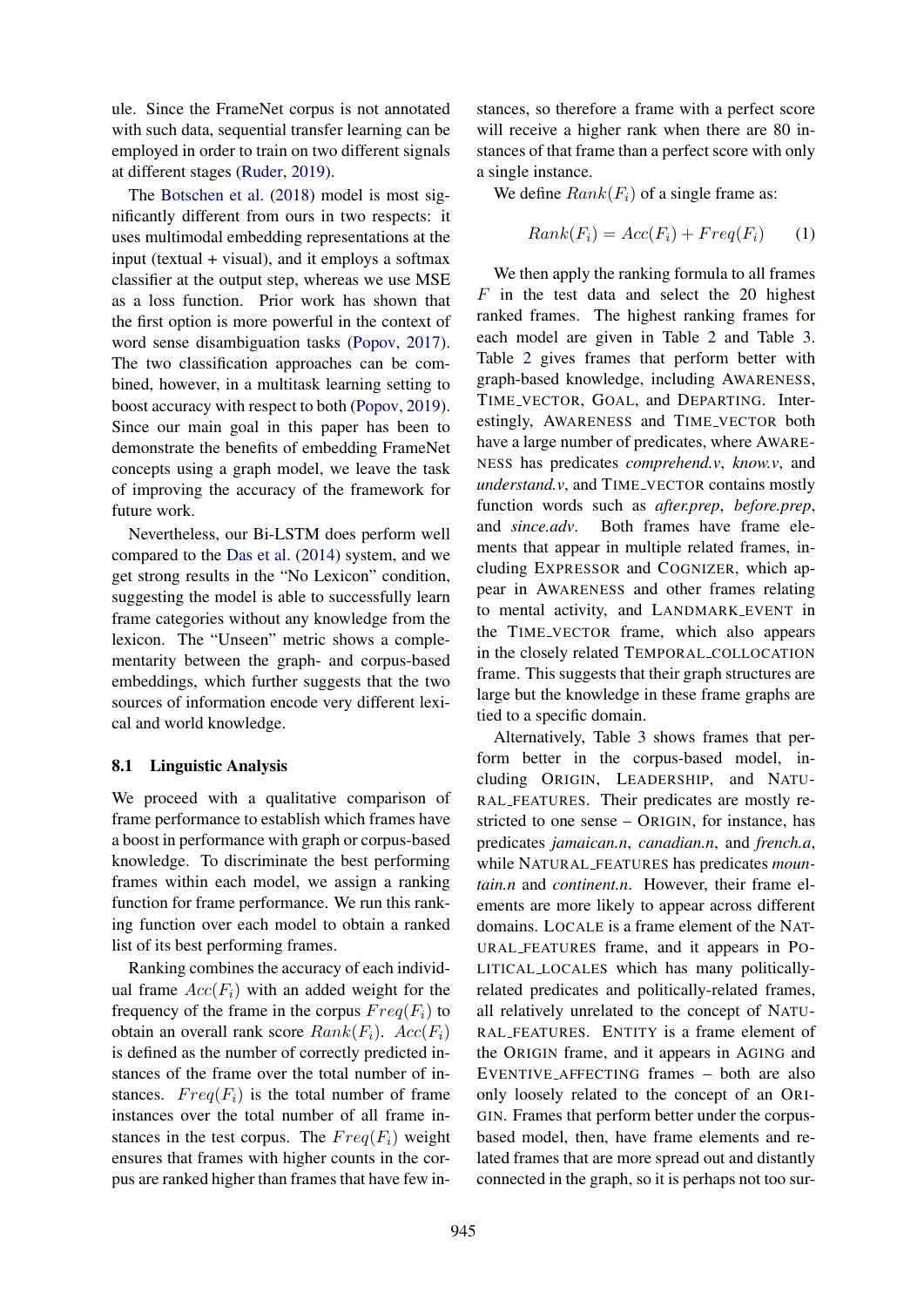<span id="page-7-0"></span>

| Top 20 frames in graph-versus corpus-based frame embedding models. Frames in <b>bold</b> are not in the |
|---------------------------------------------------------------------------------------------------------|
| top 20 of the other model, and thus have benefited from knowledge found in either the graph (Table 2)   |
| or corpus (Table 3).                                                                                    |

| <b>Top Graph-based Frames</b> | <b>G-Rank</b> | <b>C-Rank</b> |  |
|-------------------------------|---------------|---------------|--|
| <b>BUILDINGS</b>              | 1             | 2             |  |
| QUANTITY                      | 2             | 3             |  |
| <b>PEOPLE</b>                 | 3             | 4             |  |
| <b>VEHICLE</b>                | 4             | 5             |  |
| <b>AWARENESS</b>              | 5             | 269           |  |
| <b>KINSHIP</b>                | 6             | 6             |  |
| ASSISTANCE                    | 7             | 7             |  |
| <b>INCREMENT</b>              | 8             | 8             |  |
| <b>TIME_VECTOR</b>            | 9             | 279           |  |
| POLITICAL_LOCALES             | 10            | 9             |  |
| <b>ROADWAYS</b>               | 11            | 11            |  |
| <b>KILLING</b>                | 12            | 12            |  |
| <b>IMPORTANCE</b>             | 13            | 13            |  |
| WEAPON                        | 14            | 14            |  |
| <b>INTENTIONALLY_ACT</b>      | 15            | 17            |  |
| <b>ECONOMY</b>                | 16            | 18            |  |
| <b>BUILDING</b>               | 17            | 19            |  |
| GOAL                          | 18            | 400           |  |
| <b>DISCUSSION</b>             | 19            | 20            |  |
| <b>DEPARTING</b>              | 20            | 21            |  |

Table 2: Top graph embedding-based frames with the graph model rank (G-rank) and the corpus model rank (C-Rank)

prising that under these conditions the graph embeddings do not help in prediction.

## 9 Conclusion

Our results here demonstrate that neural networks can achieve a significant boost when combining representations learned from corpus data with representations learned from knowledge graphs. Many frames that perform poorly in pure corpusbased models improve in the graph-based models. The graph-based model seems to learn better when there is a large set of domain-specific knowledge extracted from the frame's graph. Alternatively, corpus models provide benefits to frames whose graph structures are more diffuse, suggesting the corpus knowledge is better at helping the model to narrow down the sense of the predicate by using the contextual cues found in the annotated data. By combining both embedding types, we achieve strong gains where the combined model can draw advantages from both graph- and corpus-

| <b>Top Corpus-based Frames</b> | <b>C-Rank</b>  | <b>G-Rank</b>  |
|--------------------------------|----------------|----------------|
| <b>LOCATIVE_RELATION</b>       | 1              | 269            |
| <b>BUILDINGS</b>               | 2              | 1              |
| QUANTITY                       | 3              | $\overline{c}$ |
| <b>PEOPLE</b>                  | $\overline{4}$ | 3              |
| <b>VEHICLE</b>                 | 5              | 4              |
| <b>KINSHIP</b>                 | 6              | 6              |
| <b>ASSISTANCE</b>              | 7              | 7              |
| <b>INCREMENT</b>               | 8              | 8              |
| POLITICAL LOCALES              | 9              | 10             |
| ORIGIN                         | 10             | 325            |
| <b>ROADWAYS</b>                | 11             | 11             |
| <b>KILLING</b>                 | 12             | 12             |
| <b>IMPORTANCE</b>              | 13             | 13             |
| WEAPON                         | 14             | 14             |
| NATURAL_FEATURES               | 15             | 286            |
| <b>LEADERSHIP</b>              | 16             | 277            |
| INTENTIONALLY ACT              | 17             | 15             |
| <b>ECONOMY</b>                 | 18             | 16             |
| <b>BUILDING</b>                | 19             | 17             |
| <b>DISCUSSION</b>              | 20             | 19             |

Table 3: Top corpus embedding-based frames with the corpus model rank (**C-Rank**) and the graph model rank (G-rank)

based embeddings.

## Acknowledgements

Alexander Popov's contribution has been supported by the Bulgarian Ministry of Education and Science under the National Research Programme "Young scientists and postdoctoral students" approved by DCM # 577 / 17.08.2018.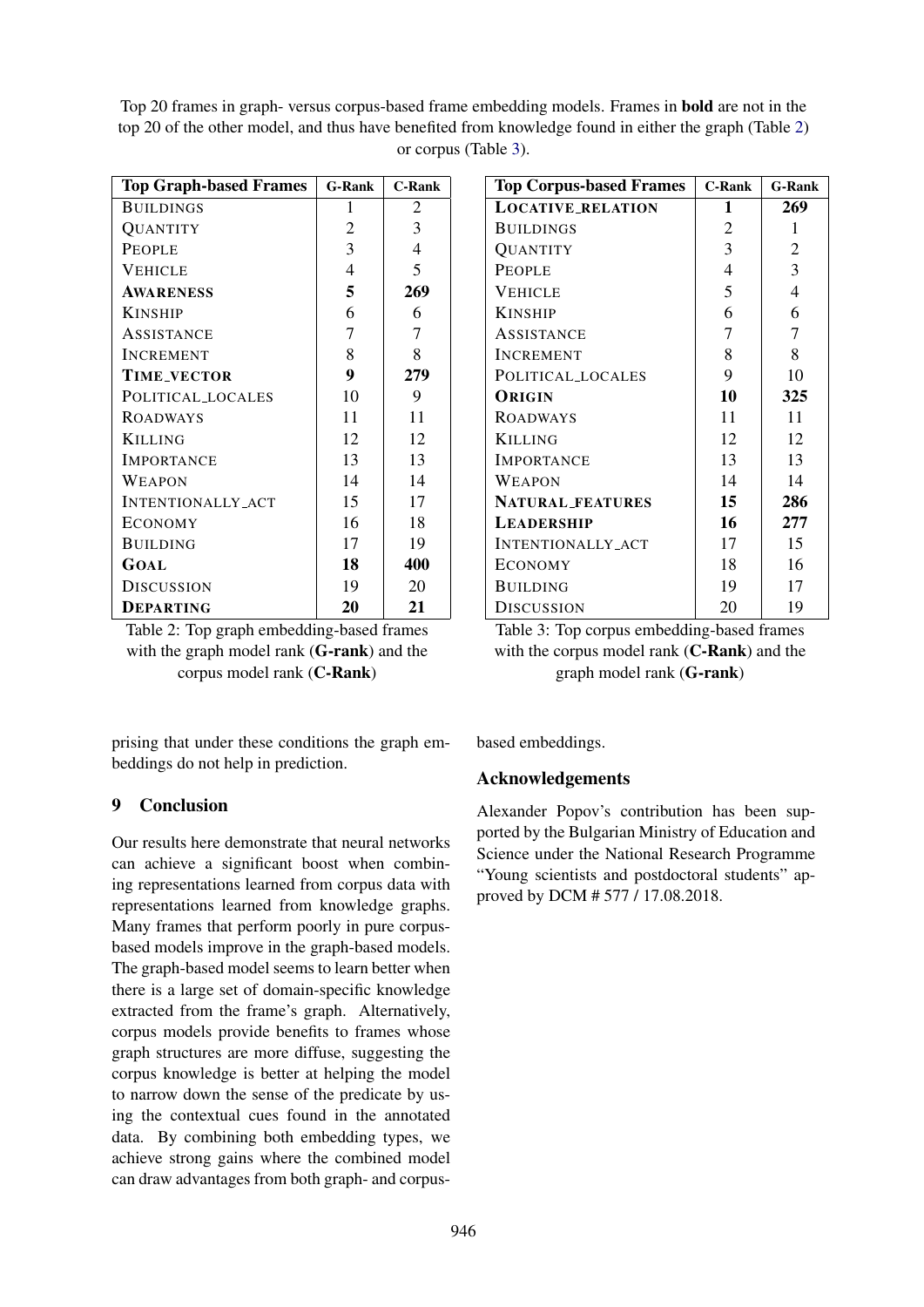#### References

- <span id="page-8-8"></span>Eneko Agirre, Montse Cuadros, German Rigau, and Aitor Soroa. 2010. Exploring knowledge bases for similarity. In *LREC*.
- <span id="page-8-7"></span>Eneko Agirre, Oier López de Lacalle, and Aitor Soroa. 2014. Random walks for knowledge-based word sense disambiguation. *Computational Linguistics* 40(1):57–84.
- <span id="page-8-3"></span>Collin Baker and Michael Ellsworth. 2017. Graph methods for multilingual framenets. In *Proceedings of TextGraphs-11: the Workshop on Graph-based Methods for Natural Language Processing*. pages 45–50.
- <span id="page-8-1"></span>Collin F Baker, Charles J Fillmore, and John B Lowe. 1998. The berkeley framenet project. In *Proceedings of the 17th international conference on Computational linguistics-Volume 1*. Association for Computational Linguistics, pages 86–90.
- <span id="page-8-19"></span>Teresa Botschen, Iryna Gurevych, Jan-Christoph Klie, Hatem Mousselly Sergieh, and Stefan Roth. 2018. [Multimodal frame identification with multilingual](https://doi.org/10.18653/v1/N18-1134) [evaluation.](https://doi.org/10.18653/v1/N18-1134) In *Proceedings of the 2018 Conference of the North American Chapter of the Association for Computational Linguistics: Human Language Technologies, Volume 1 (Long Papers)*. Association for Computational Linguistics, New Orleans, Louisiana, pages 1481–1491. [https://doi.org/10.18653/v1/N18-1134.](https://doi.org/10.18653/v1/N18-1134)
- <span id="page-8-14"></span>Teresa Botschen, Hatem Mousselly Sergieh, and Iryna Gurevych. 2017. Prediction of frame-to-frame relations in the framenet hierarchy with frame embeddings. In *Proceedings of the 2nd Workshop on Representation Learning for NLP*. pages 146–156.
- <span id="page-8-17"></span>Volha Bryl, Sara Tonelli, Claudio Giuliano, and Luciano Serafini. 2012. [A novel framenet](https://doi.org/10.1145/2245276.2245346)[based resource for the semantic web.](https://doi.org/10.1145/2245276.2245346) In *Proceedings of the 27th Annual ACM Symposium on Applied Computing*. ACM, New York, NY, USA, SAC '12, pages 360–365. [https://doi.org/10.1145/2245276.2245346.](https://doi.org/10.1145/2245276.2245346)
- <span id="page-8-10"></span>Silviu Cucerzan. 2007. Large-scale named entity disambiguation based on wikipedia data. In *Proceedings of the 2007 Joint Conference on Empirical Methods in Natural Language Processing and Computational Natural Language Learning (EMNLP-CoNLL)*. pages 708–716.
- <span id="page-8-4"></span>Dipanian Das, Desai Chen, André FT Martins, Nathan Schneider, and Noah A Smith. 2014. Frame-semantic parsing. *Computational linguistics* 40(1):9–56.
- <span id="page-8-2"></span>Dipanjan Das, Nathan Schneider, Desai Chen, and Noah A Smith. 2010. Probabilistic frame-semantic parsing. In *Human language technologies: The 2010 annual conference of the North American chapter of the association for computational linguistics*. Association for Computational Linguistics, pages 948–956.
- <span id="page-8-15"></span>Maddalen Lopez De Lacalle, Egoitz Laparra, and German Rigau. 2014. Predicate matrix: extending semlink through wordnet mappings. In *LREC*. pages 903–909.
- <span id="page-8-13"></span>Manaal Faruqui, Jesse Dodge, Sujay Kumar Jauhar, Chris Dyer, Eduard H. Hovy, and Noah A. Smith. 2015. [Retrofitting word vectors to semantic lex](http://aclweb.org/anthology/N/N15/N15-1184.pdf)[icons.](http://aclweb.org/anthology/N/N15/N15-1184.pdf) In *NAACL HLT 2015, The 2015 Conference of the North American Chapter of the Association for Computational Linguistics: Human Language Technologies, Denver, Colorado, USA, May 31 - June 5, 2015*. pages 1606–1615. [http://aclweb.org/anthology/N/N15/N15-1184.pdf.](http://aclweb.org/anthology/N/N15/N15-1184.pdf)
- <span id="page-8-12"></span>Josu Goikoetxea, Aitor Soroa, and Eneko Agirre. 2015. Random walks and neural network language models on knowledge bases. In *Proceedings of the 2015 conference of the North American Chapter of the Association for Computational Linguistics: Human language technologies*. pages 1434–1439.
- <span id="page-8-9"></span>Yuhang Guo, Wanxiang Che, Ting Liu, and Sheng Li. 2011. A graph-based method for entity linking. In *Proceedings of 5th International Joint Conference on Natural Language Processing*. pages 1010–1018.
- <span id="page-8-5"></span>Silvana Hartmann, Ilia Kuznetsov, Teresa Martin, and Iryna Gurevych. 2017. [Out-of-domain FrameNet](https://www.aclweb.org/anthology/E17-1045)<br>semantic role labeling. In *Proceedings of the* [semantic role labeling.](https://www.aclweb.org/anthology/E17-1045) *15th Conference of the European Chapter of the Association for Computational Linguistics: Volume 1, Long Papers*. Association for Computational Linguistics, Valencia, Spain, pages 471–482. [https://www.aclweb.org/anthology/E17-1045.](https://www.aclweb.org/anthology/E17-1045)
- <span id="page-8-6"></span>Karl Moritz Hermann, Dipanjan Das, Jason Weston, and Kuzman Ganchev. 2014. Semantic frame identification with distributed word representations. In *Proceedings of the 52nd Annual Meeting of the Association for Computational Linguistics (Volume 1: Long Papers)*. volume 1, pages 1448–1458.
- <span id="page-8-11"></span>Tomas Mikolov, Kai Chen, Greg Corrado, and Jeffrey Dean. 2013. [Efficient estimation of word represen](http://arxiv.org/abs/1301.3781)[tations in vector space.](http://arxiv.org/abs/1301.3781) In *1st International Conference on Learning Representations, ICLR 2013, Scottsdale, Arizona, USA, May 2-4, 2013, Workshop Track Proceedings*. [http://arxiv.org/abs/1301.3781.](http://arxiv.org/abs/1301.3781)
- <span id="page-8-0"></span>George A Miller. 1995. Wordnet: a lexical database for english. *Communications of the ACM* 38(11):39– 41.
- <span id="page-8-18"></span>Roberto Navigli and Simone Paolo Ponzetto. 2010. Babelnet: Building a very large multilingual semantic network. In *Proceedings of the 48th annual meeting of the association for computational linguistics*. Association for Computational Linguistics.
- <span id="page-8-16"></span>Martha Palmer. 2009. Semlink: Linking propbank, verbnet and framenet. In *Proceedings of the generative lexicon conference*. GenLex-09, Pisa, Italy, pages 9–15.